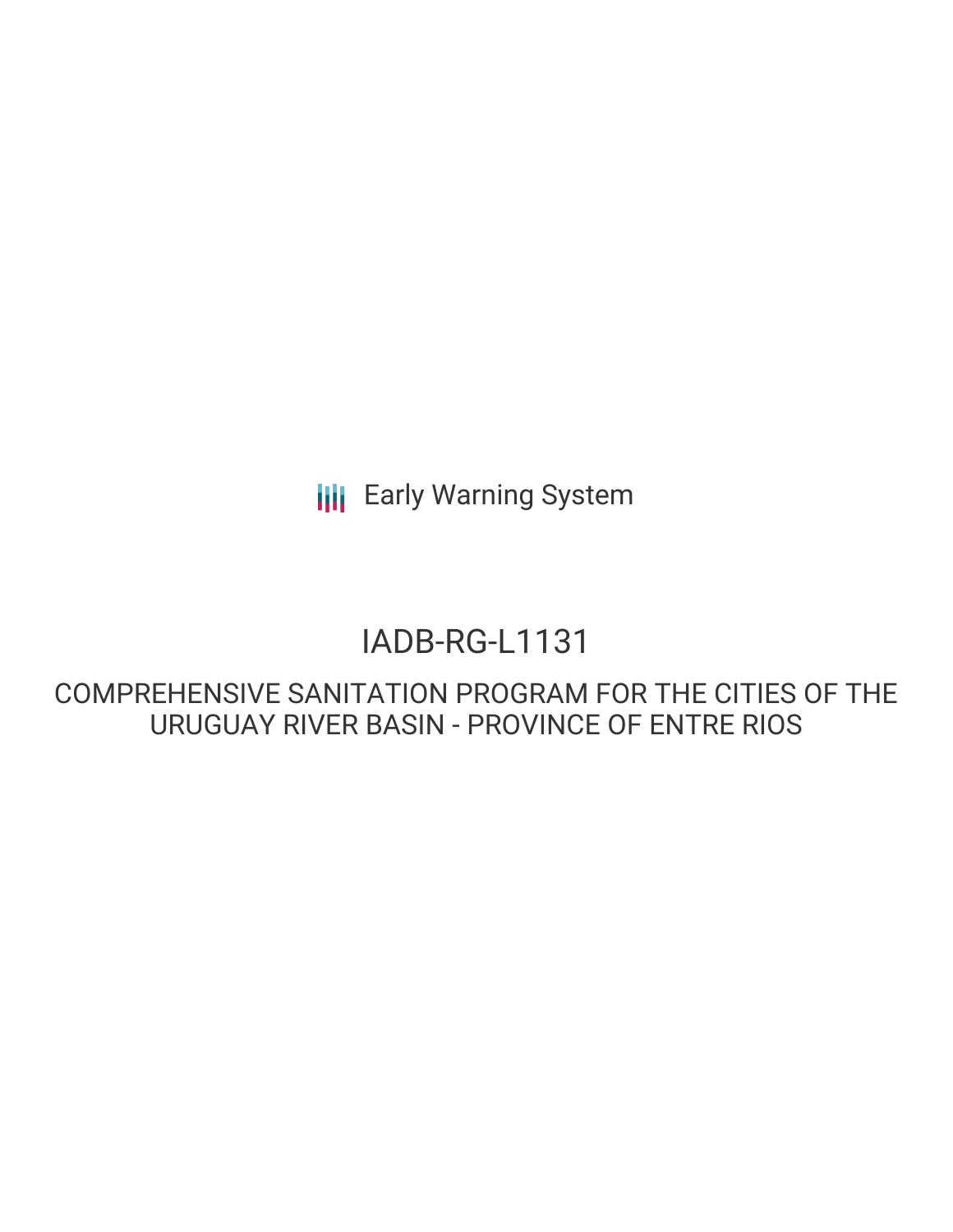

### **Quick Facts**

| <b>Countries</b>               | Uruguay                                |
|--------------------------------|----------------------------------------|
| <b>Specific Location</b>       | Entre Ríos province                    |
| <b>Financial Institutions</b>  | Inter-American Development Bank (IADB) |
| <b>Status</b>                  | Approved                               |
| <b>Bank Risk Rating</b>        | B                                      |
| <b>Voting Date</b>             | 2019-07-02                             |
| <b>Borrower</b>                | Regional                               |
| <b>Sectors</b>                 | Water and Sanitation                   |
| <b>Investment Type(s)</b>      | Loan                                   |
| <b>Investment Amount (USD)</b> | $$80.00$ million                       |
| <b>Project Cost (USD)</b>      | \$80.00 million                        |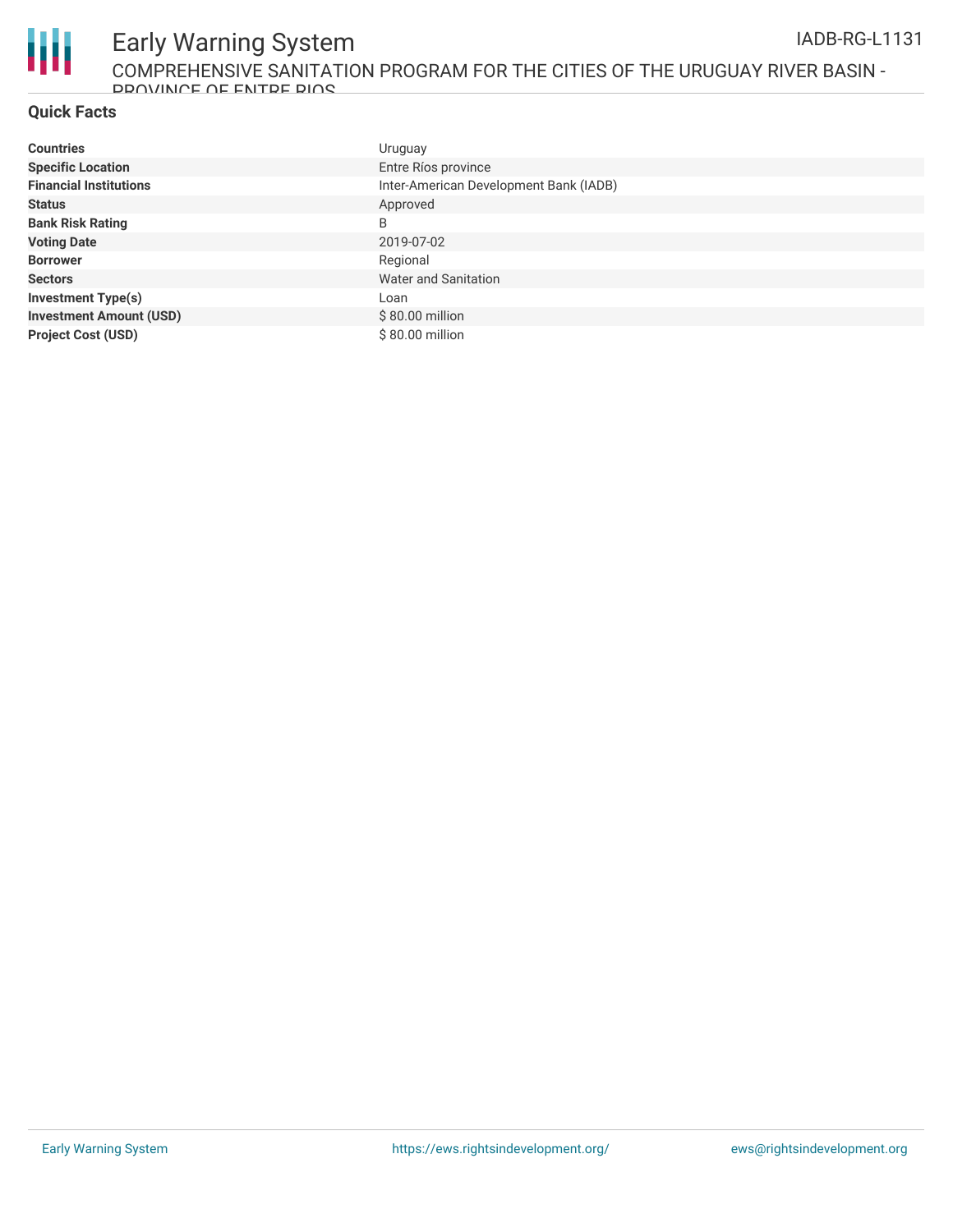

## **Project Description**

The development objective of the program is to contribute to improving the quality of life of the population in the Uruguay River basin. The general objective of the program is to contribute to improving sanitation on the banks of the Uruguay River in the cities of the province of Entre Ríos. The specific objectives are to: (i) expand coverage of sewer and wastewater treatment services and (ii) improve service management capacity.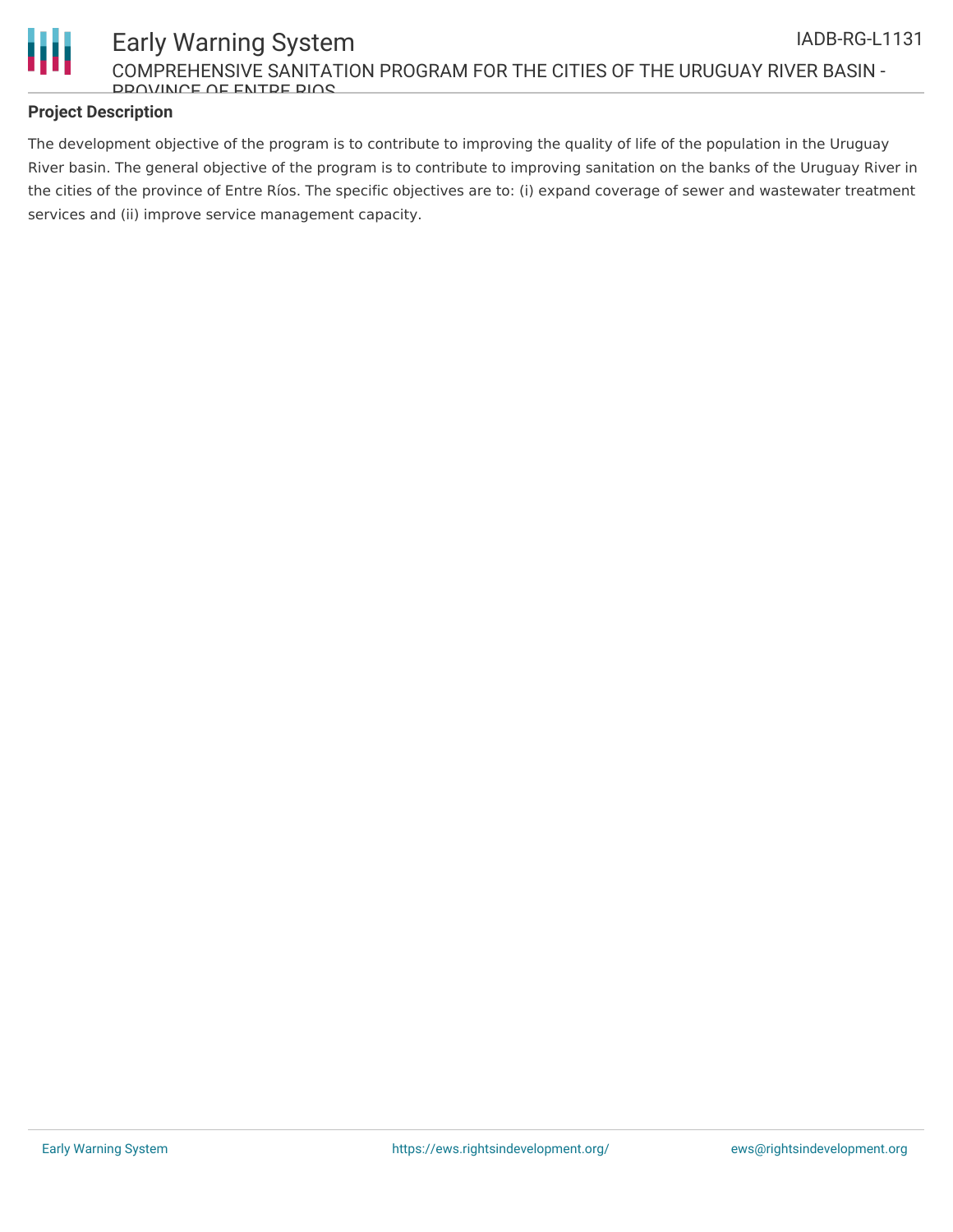

#### **Investment Description**

• Inter-American Development Bank (IADB)

Ordinary Capital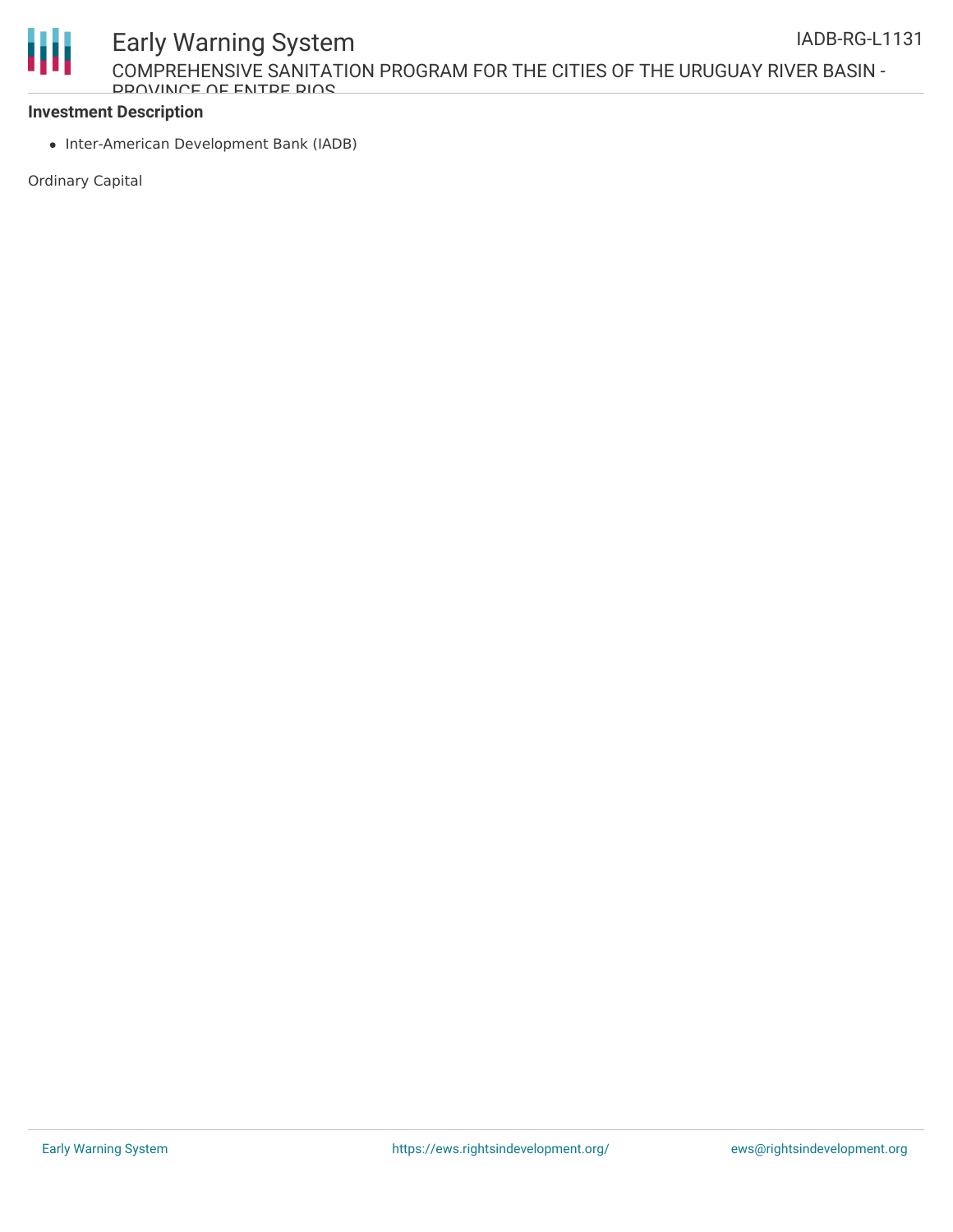

## **Contact Information**

#### ACCOUNTABILITY MECHANISM OF IADB

The Independent Consultation and Investigation Mechanism (MICI) is the independent complaint mechanism and fact-finding body for people who have been or are likely to be adversely affected by an Inter-American Development Bank (IDB) or Inter-American Investment Corporation (IIC)-funded project. If you submit a complaint to MICI, they may assist you in addressing the problems you raised through a dispute-resolution process with those implementing the project and/or through an investigation to assess whether the IDB or IIC is following its own policies for preventing or mitigating harm to people or the environment. You can submit a complaint by sending an email to MICI@iadb.org. You can learn more about the MICI and how to file a complaint at http://www.iadb.org/en/mici/mici,1752.html (in English) or http://www.iadb.org/es/mici/mici,1752.html (Spanish).